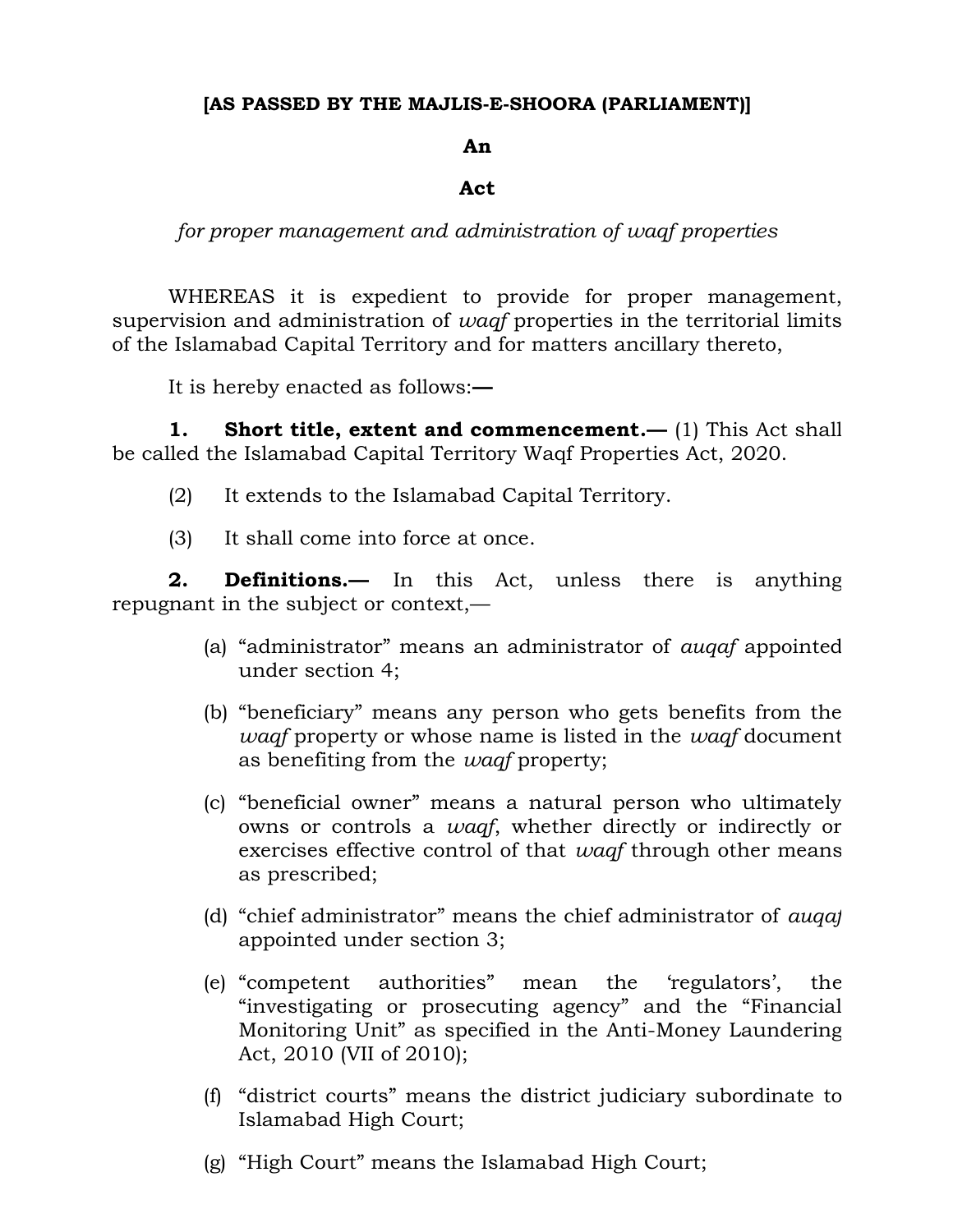### **Y THE MAJLIS-E-SHOORA (PARLIAMENT)]**

### **An**

#### **Act**

*for proper management and administration of waqf properties*

WHEREAS it is expedient to provide for proper management, supervision and administration of *waqf* properties in the territorial limits of the Islamabad Capital Territory and for matters ancillary thereto,

It is hereby enacted as follows:**—**

**1. Short title, extent and commencement.—** (1) This Act shall be called the Islamabad Capital Territory Waqf Properties Act, 2020.

- (2) It extends to the Islamabad Capital Territory.
- (3) It shall come into force at once.

**2. Definitions.—** In this Act, unless there is anything repugnant in the subject or context,—

- (a) "administrator" means an administrator of *auqaf* appointed under section 4;
- (b) "beneficiary" means any person who gets benefits from the *waqf* property or whose name is listed in the *waqf* document as benefiting from the *waqf* property;
- (c) "beneficial owner" means a natural person who ultimately owns or controls a *waqf*, whether directly or indirectly or exercises effective control of that *waqf* through other means as prescribed;
- (d) "chief administrator" means the chief administrator of *auqaf* appointed under section 3;
- (e) "competent authorities" mean the 'regulators', the "investigating or prosecuting agency" and the "Financial Monitoring Unit" as specified in the Anti-Money Laundering Act, 2010 (VII of 2010);
- (f) "district courts" means the district judiciary subordinate to Islamabad High Court;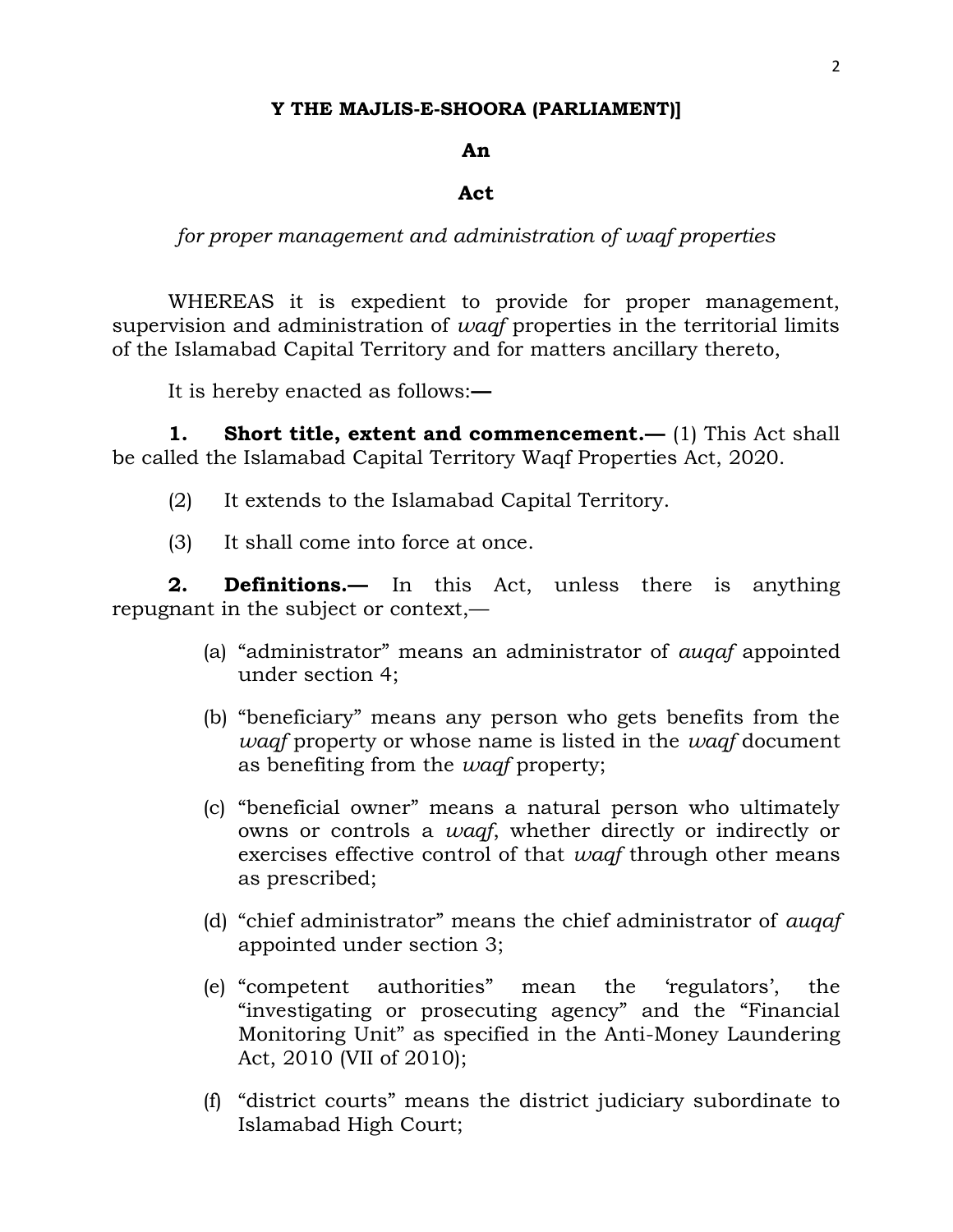- (g) "High Court" means the Islamabad High Court;
- (h) "investigation or prosecuting agency" means the "investigating or prosecuting agency" as specified in the Anti-Money Laundering Act, 2010 (VII of 2010);
- (i) "legal person" means any person or entity, other than a natural person, that can do the things that any person can usually do in law, such as entering into contracts, sue or can be sued, own property and so on;
- (j) "natural person" means an individual or individuals;
- (k) "person" means a natural person or a legal person;
- (l) "prescribed" means prescribed by rules made under this Act;
- (m) "reporting entity" means any person as defined in the Anti-Money Laundering Act, 2010 (VII of 2010);
- (n) "*waqf* property" means property of any kind permanently dedicated by a person professing Islam for any purpose recognized by Islam as religious, pious or charitable, but does not include property of any *waqf* such as is described in section 3 of the Mussalman Waqf Validating Act, 1913 (VI of 1913), under which any benefit is for the time being claimable for himself by the person by whom the *waqf* was created or by any member of his family or descendants:

*Explanation 1.***—** If a property has been used from time immemorial for any purpose recognized by Islam as religious, pious or charitable, then in spite of there being no evidence of express dedication, such property shall be deemed to be a *waqf* property.

*Explanation 2***.—** Property allotted in lieu of or in exchange of *waqf* property left in India shall be deemed to be *waqf* property.

*Explanation 3***.—** Property of any kind acquired with the sale proceeds or in exchange of or from the income arising out of *waqf* property or from subscription raised for any purpose recognized by Islam as religious, pious or charitable, shall be deemed to be *waqf* property.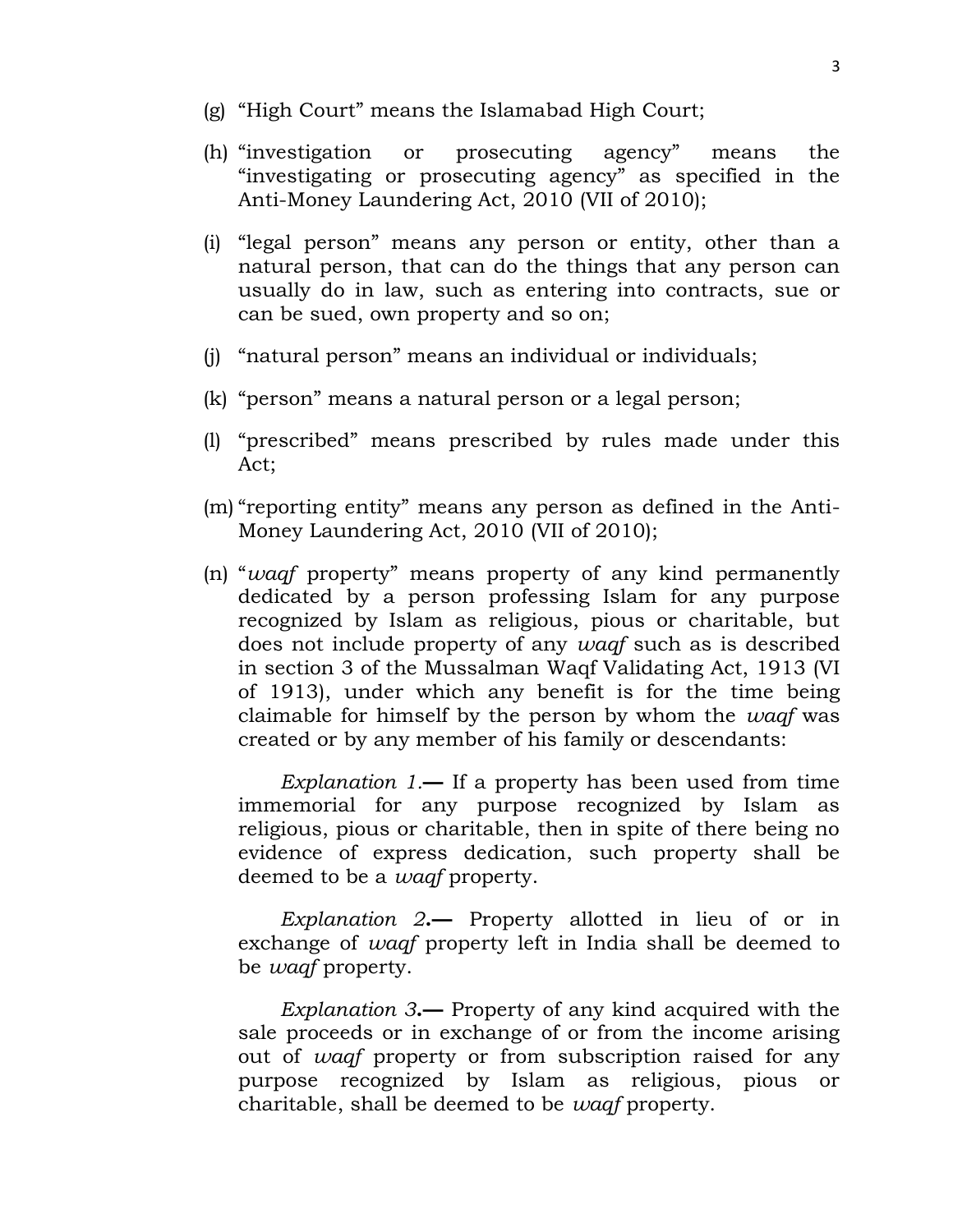*Explanation 4.—* The income from boxes placed at shrines and offerings, subscriptions or articles of any kind, description or use presented to a shrine or to any person at the premises of a shrine shall be deemed to be a *waqf* property.

*Explanation 5.—* Property permanently dedicated for the purposes of a mosque, *Takia*, *Khankah*, *Dargah* or other shrines shall be deemed to be a *waqf* property.

*Explanation 6.—* Relief of the poor and the orphans, education, workshop, medical relief, maintenance of shrines and the advancement of any other object of charitable, religious or pious nature or of general public utility shall be deemed to be charitable purposes.

- (o) "*waqif*" means any person who dedicates the *waqf* property; and
- (p) "*waqf* manager" means any person or persons who are in charge of the day-to-day management and operations of the *waqf* property.

**3. Appointment of chief administrator of** *auqaf***.—** (1) The Chief Commissioner, Islamabad Capital Territory (ICT) shall appoint a chief administrator a*uqaf* for ICT and may by order, vest in him, the *waqf* properties situated in the territorial limits of ICT including all rights, assets, debts, liabilities and obligations relating thereto.

(2) No person shall be appointed as chief administrator unless he is a Muslim and serving Government servant of BPS-19.

(3) The chief administrator shall be a corporation sole by the name of the chief administrator of auqaf, ICT and shall have perpetual succession and an official seal and may sue and can be sued in his corporate name.

(4) The chief administrator shall perform his duties subject to administrative control of the Federal Government.

**4. Appointment of administrator and deputy administrators.—** (1) The Chief Commissioner, ICT may appoint administrator and deputy administrators for *waqf* properties as may be specified in the appointment notification to assist the chief administrator and any administrator or deputy administrators so appointed shall subject to the general or special orders of the chief administrator be competent to discharge such duties and exercise such powers of the chief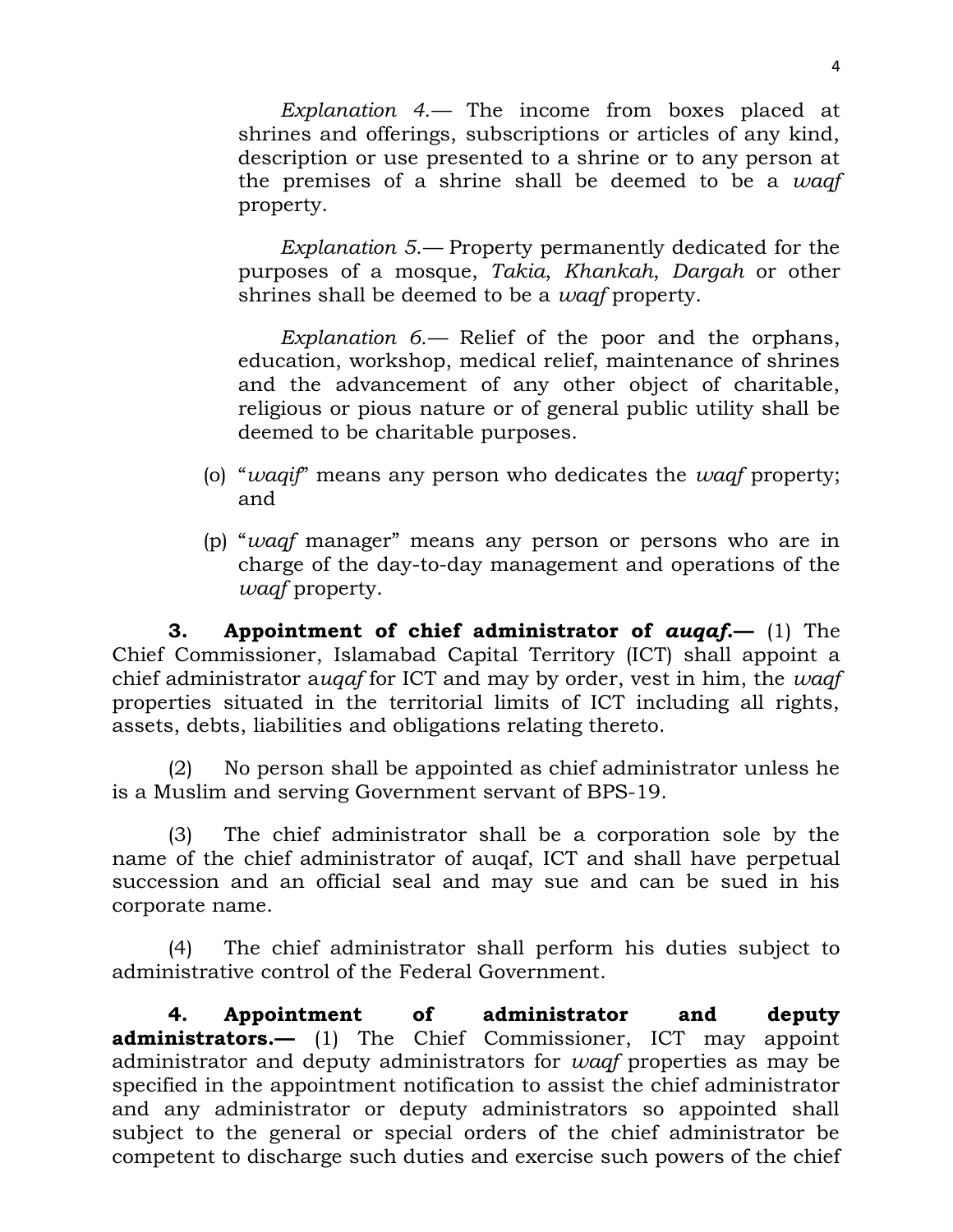administrator as may be assigned to him and when discharging such duties or exercising such powers shall have the same privileges and be subject to same liabilities as the chief administrator.

(2) The administrator or deputy administrators appointed under sub-section (1) shall be under the administrative control of the chief administrator.

**5. General appointments.—** (1) The chief administrator with the previous sanction of Chief Commissioner, ICT may, from time to time, determine the number, designation and grade of the officers and servants whom he considers necessary to employ for the purpose of this Act and the amount and nature of salary, fees and allowances to be paid to each such officer and servant.

(2) All persons employed for the purpose of this Act shall be deemed to be public servants within the meaning of section 21 of the Pakistan Penal Code, 1860 (Act XLV of 1860).

**6. Registration of** *waqf* **property.—** (1) Any *waqf* manager, whether a creator of the *waqf* or otherwise, or any authorized representative nominated by him, shall register such *waqf* property with the chief administrator in the prescribed circumstances and manner.

(2) The information to be contained in the registration of any *waqf* shall be prescribed.

(3) Any *waqf* property not registered with the chief administrator as required under sub-section (1) shall be deemed to have been notified under section 8.

(4) The district collector, ICT being custodian of land record and the supervisory officer of the registration branch where all deeds, agreements and documents are registered under the Registration Act, 1908 (XVI of 1908), shall furnish, in the prescribed circumstances and manner, a consolidated annual report of all *waqf* properties recorded as *waqf* during the year in respect of revenue limits of ICT to the chief administrator for information and further necessary action, or as deemed appropriate by the chief administrator, under the provisions of law for the time being in force.

(5) Any change in the *waqf* property information shall be updated by the *waqf* manager to the district collector, ICT in a timely manner as prescribed.

**7.** *Waqf* **manager to obtain and hold information**.— (1) Any *waqf* manager shall also obtain and hold the information as required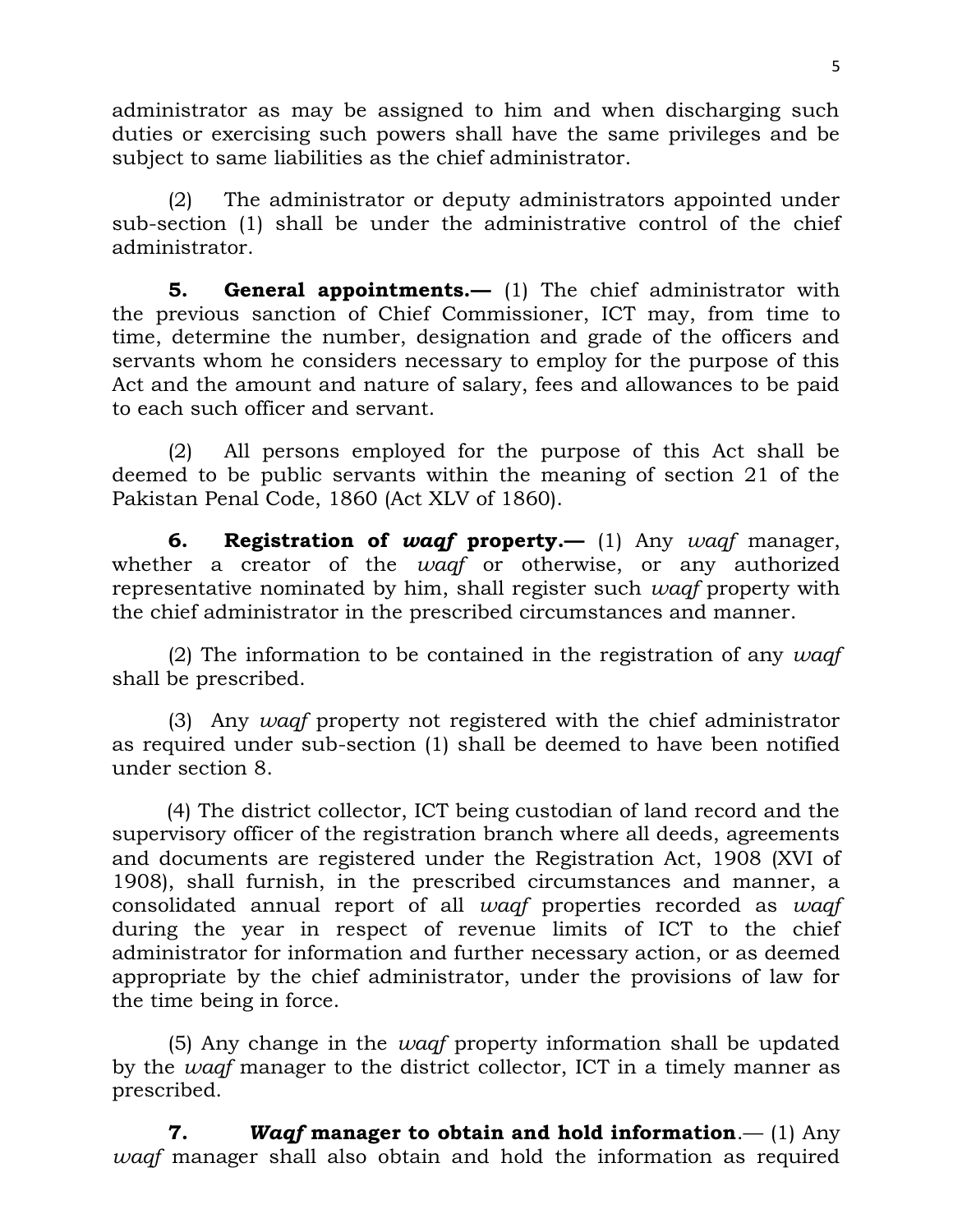under sub-section (2) of section 6, and shall ensure that the information is updated in a timely manner as prescribed.

(2) Any *waqf* manager shall provide, upon request, any of the information held in accordance with sub-section (1) to the chief administrator in a timely manner as prescribed.

**8. Take over** *waqf* **property.—** (1) Notwithstanding anything to the contrary contained in section 22 of the Religious Endowments Act, 1863 (XX of 1863) or any other law for the time being in force or in any custom or usage or in any decree, judgment or order of any court or any other authority or in any proceedings pending before any court or any other authority, the chief administrator may, by notification, take over and assume the administration, control, management and maintenance of *waqf* property:

Provided that during the lifetime of a *waqif,* the chief administrator shall not take over and assume the administrative control, management and maintenance of such *waqf* property, except with the consent of such person and on such terms and conditions as may be agreed upon between such person and the chief administrator:

Provided further that the notification shall be served upon the management or the *mutawalli* and also affixed on some prominent part of the property which is sought to be taken over.

*Explanation.***-** For the purpose of this section, "control" and "management" shall include control over the performance and management of religious, spiritual, cultural and other services and ceremonies or *rasoomat* at or in a *waqf* property.

(2) No person shall perform services or ceremonies referred to in sub-section (1) except with the prior permission of the chief administrator and in accordance with such direction as may be given by him.

(3) The chief administrator shall maintain a centralized record in such a manner, design and structure, as prescribed or notified in the official Gazette, of all properties registered with him under section 6 or the administration thereof has been taken over or assumed under subsection (1).

(4) At the end of each financial year, the chief administrator shall prepare and submit report of the *waqf* properties registered under section 6 or the administration whereof has been taken over or assumed under sub-section (1) to the Federal Government.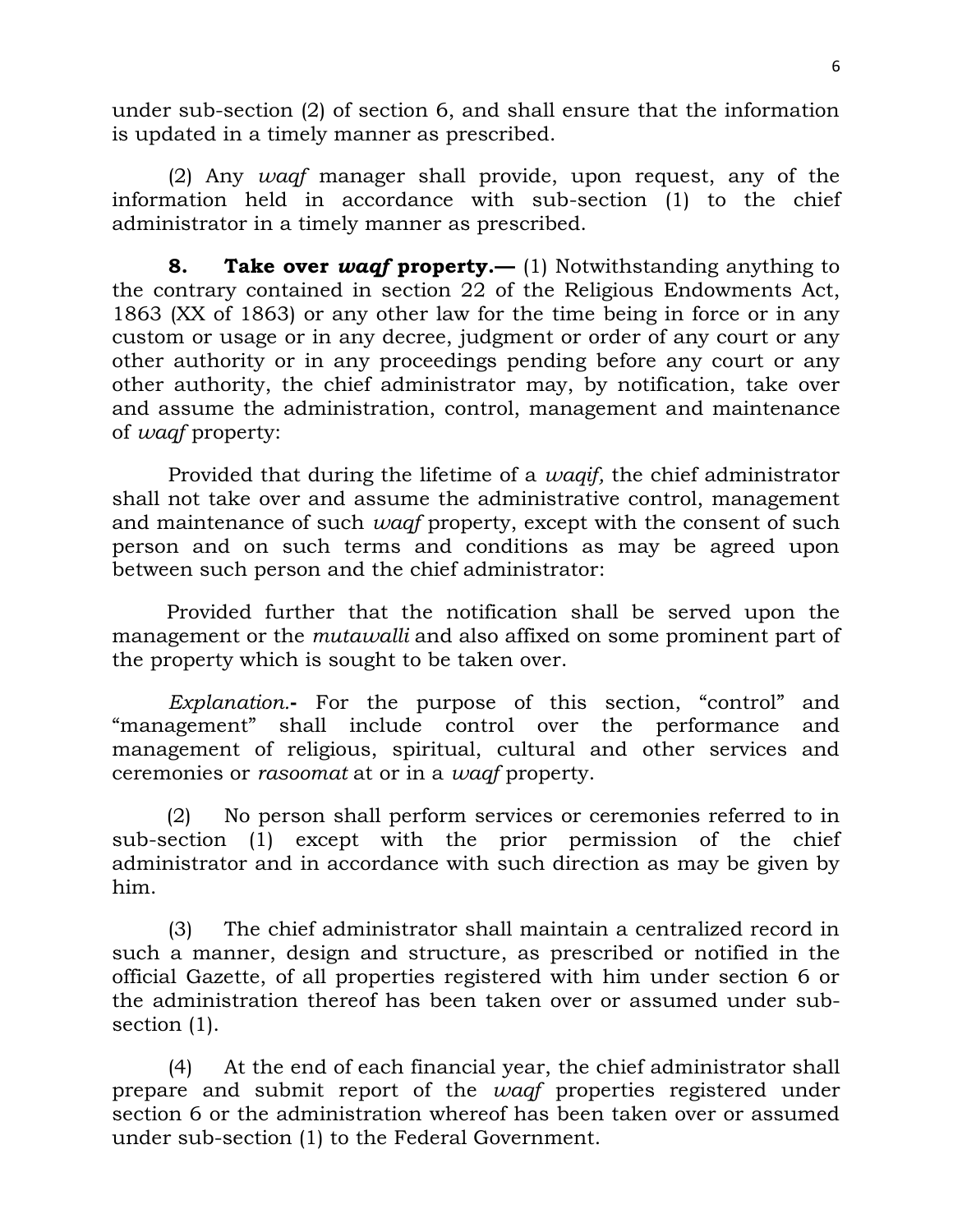**9. Provision of miscellaneous information.—** (1) Prior to entering into a business relationship or carrying out an occasional transaction with a reporting entity , any *waqf* manager, whether a creator of the *waqf* or otherwise, shall disclose their status as such to the reporting entity as defined in the Anti-Money Laundering Act, 2010 (VII of 2010).

(2) With respect to any *waqf* in existence, at the time this provision comes into force, any *waqf* manager, whether a creator of the *waqf* or otherwise, shall disclose his status as such to any reporting entity with whom they have a business relationship.

**10. Eviction of persons wrongfully in possession of** *waqf* **properties.—** Any unauthorized person entering upon occupation of any immovable *waqf* property or using or occupying any such property to the use or occupation whereof by reason of any provisions of this Act or any rule made thereunder, he is not entitled or has ceased to be entitled may, after being provided a reasonable opportunity of showing cause against such action be summarily evicted from such *waqf* property by the administrator, with the use of such force as may be necessary and any crop raised in such property shall be liable to forfeiture and any building or other construction erected thereon shall also, if not removed by such unauthorized person, after service on him of a notice by the administrator requiring him to remove such building or construction within a period of not less than thirty days of the service on him of such notice, be liable to summary removal after the expiry of the period specified in the notice.

**11. Termination of tenancy.—** (1) If the administrator is satisfied that lessee or tenant of any immovable *waqf* property has committed a breach of the conditions of the lease or tenancy, the administrator may, after giving such lessee or tenant an opportunity of hearing, order the termination of lease or resumption of tenancy:

Provided that if the breach is capable of rectification, the administrator shall not order the termination of the lease or resumption of the tenancy unless he has issued a written notice requiring the lessee or tenant to rectify the breach within a reasonable time, not being less than thirty days or more than sixty days, to be stated in the notice and the lessee or tenant has failed to comply with such notice.

(2) Where an order terminating the lease or resuming the tenancy has been passed under the provisions of sub-section (1), the administrator may forthwith re-enter upon the *waqf* property and resume possession of it, subject to the payment of compensation to be fixed by the administrator for un-cut and un-gathered crops or for the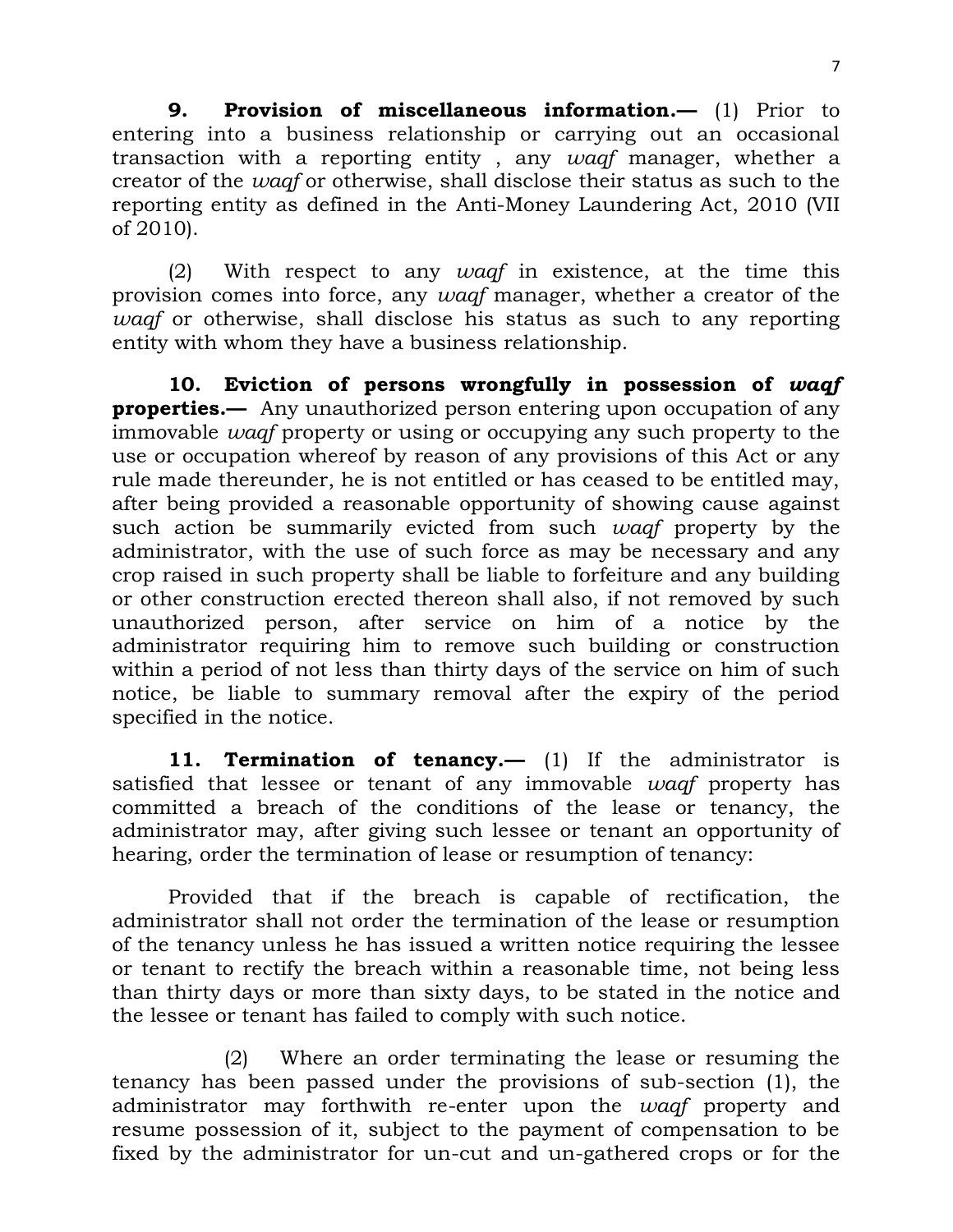improvements, if any, that may have been made by the lessee or tenant under the terms of the lease or tenancy or with the permission of the chief administrator.

**12. Appeal.—** (1) Any person evicted under the provisions of section 10 or aggrieved by an order of termination of lease or resumption of tenancy made under section 11 may, within sixty days of such eviction or within thirty days of the order of termination of the lease or resumption of tenancy, prefer an appeal to the chief administrator and the chief administrator, after giving such person an opportunity of hearing, shall confirm, modify or vacate the order made by the administrator under section 10 or 11.

(2) If there is no appeal preferred against an order of eviction made under section 10 or an order of termination of lease or resumption of tenancy made under section 11, the eviction, termination of lease or resumption of tenancy, as the case may be, shall attain finality, and when there an appeal has been preferred, the decision of the chief administrator in appeal shall be considered final.

**13. Petition to High Court.—** (1) Any person claiming any interest, in any *waqf* property in respect of which a notification has been issued under section 8 may, within thirty days of the publication of such notification in the official Gazette, file a petition in the High Court for a declaration-

- (a) that the property is not *waqf* property; or
- (b) that the property is *waqf* property within the limits stated in the petition.

**14. No temporary injunction or order without prior notice.—** No court including District Court or a High Court and any other forum established under any law shall issue an injunctive order without hearing the Government at the first instance and in no case the injunction shall extend for a period beyond six months.

**15. Decision of the High Court shall be final.—** If no appeal is preferred within thirty days, the decision of the High Court, or when there is an appeal, the decision in appeal shall be final.

**16. Scheme for administration of** *waqf* **property.—** (1) The chief administrator shall in respect of a *waqf* property regarding which a notification under section 8 has been issued and the gross annual income from which exceeds one hundred thousand rupees and on other cases may settle a scheme for the administration and development of such *waqf* property.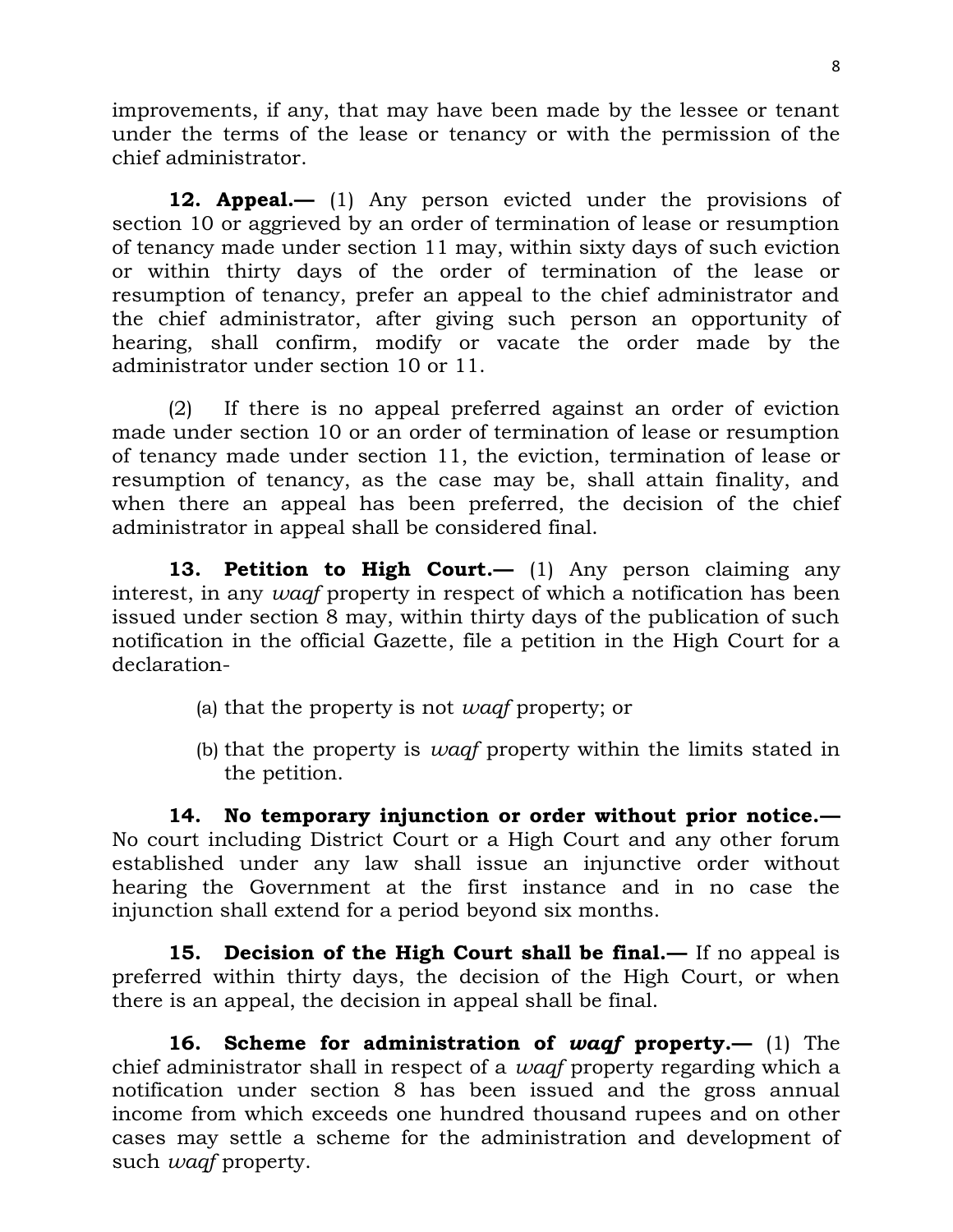(2) In the settlement of a scheme the chief administrator shall give effect to such wishes of the *waqif* as can be ascertained, and to which effect can be reasonable given.

**17. Sale process of** *waqf* **property.—** (1) The Chief Commissioner, ICT may, where he is satisfied that circumstances exist, sell or otherwise dispose of any *waqf* property in order—

- (a) to secure maximum economic benefits out of such property and to avoid loss or damage to such property; or
- (b) to serve the best public interest and public purpose for which such property was dedicated; or
- (c) to give effect to such wishes of the person dedicating the property as can be ascertained; or
- (d) to enable the property to be used in the absence of evidence of express dedication, for the purpose for which it has been used or for any purpose recognized by Islam as religious, pious or charitable; or
- (e) to provide maintenance to those who, on account of unemployment, sickness, infirmity or old age, are unable to maintain themselves; or
- (f) to provide education, medical aid, housing, public facilities and services such as roads, sewerage, gas and electric power; or
- (g) to prevent danger to life, property or public health.

(2) The Chief Commissioner, ICT may permit the chief administrator to invest the proceeds in accordance with his directions.

(3) For carrying out the purpose mentioned in sub-section (1) and (2), the Chief Commissioner, ICT shall seek permission from Federal Government.

**18. Use of** *waqf* **property and application of income therefrom.**— Subject to the provisions of this Act, a *waqf* property shall be used for the purpose for which it was dedicated or has been used or for any purpose recognized by Islam as religious, pious or charitable, as the chief administrator may deem fit.

**19. Accounts.—** (1) The chief administrator shall maintain a complete record of all properties under his control and management, and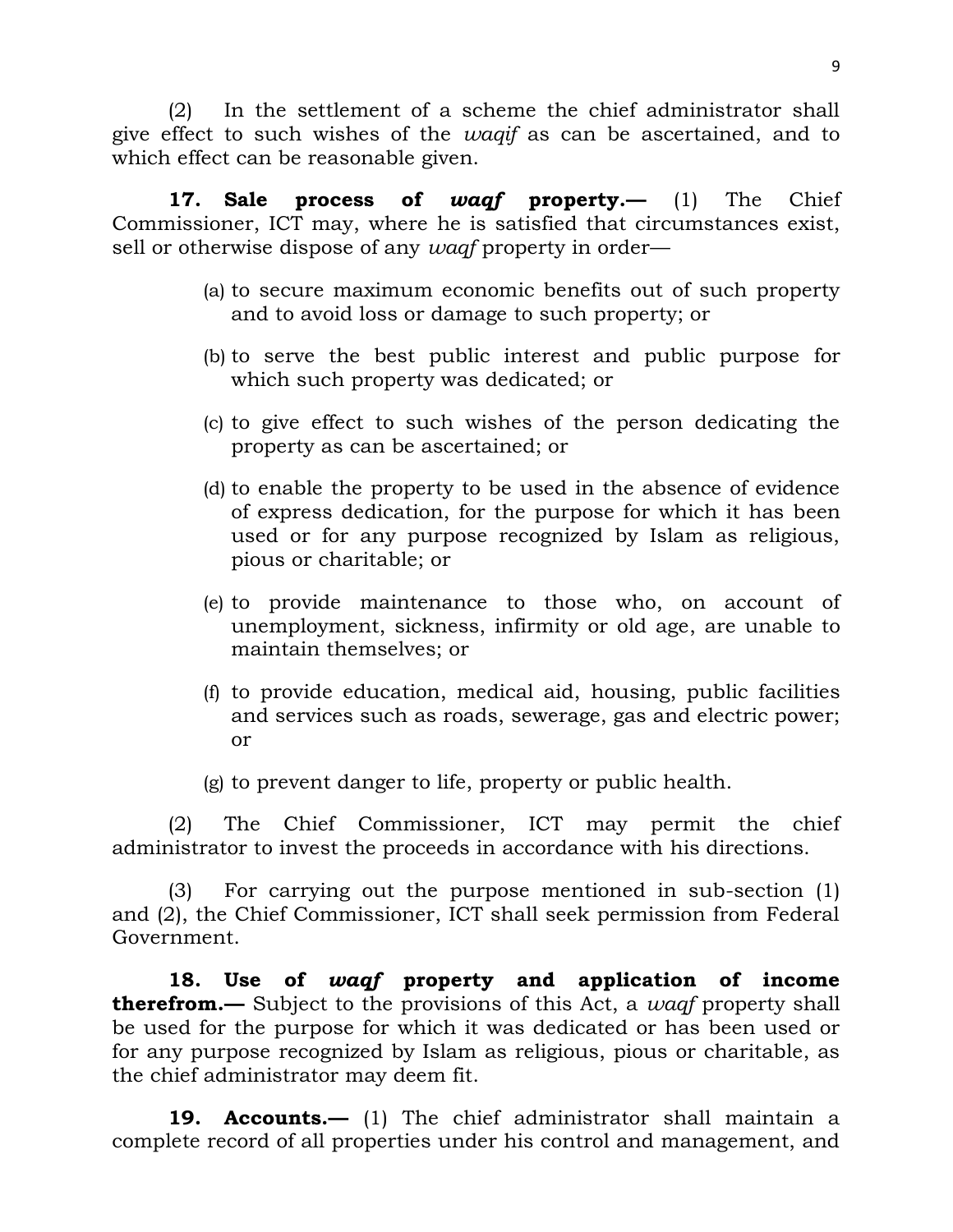shall keep accounts of income and expenditure of such properties including expenditure on the chief administrator and his establishment, in such manner as may be prescribed.

(2) All moneys received or realized by the chief administrator in respect of properties under his control and management shall form and be credited to a fund to be called *auqaf* fund which shall be under the control of and operated upon by the chief administrator subject to general supervision of the Federal Government, and shall be kept in such custody as may be prescribed.

(3) At the end of each financial year the accounts maintained by the chief administrator shall be audited by such authority as may be prescribed by the Chief Commissioner, ICT and the audit report with the comments of the Chief Commissioner, ICT shall be laid before the Federal Government.

**20. Rents and lease moneys in respect of** *waqf* **property.—** Any sum due as rent or lease money in respect of *waqf* property, the administration whereof has been taken over and assumed by the chief administrator if not paid within thirty days of its having become due, may be recovered as arrears of land revenue as provided in the West Pakistan Land Revenue Act, 1967 (W.P Act No. XVII of 1967).

**21. Power of chief administrator to issue instructions.—** (1) The chief administrator may require any *waqf* manager in respect of a *waqf* property the administration whereof has not been taken over or assumed by him under section 8 to furnish him with any return statement, statistics or other information regarding such *waqf* property, or a copy of any document relating to such property, and such person shall comply with such order or direction without any delay.

(2) The chief administrator may issue to *waqf* manager in respect of a *waqf* property, the administration whereof has not been taken over or assumed by the chief administrator under section 8, such instructions or directions for the proper administration, control, management and maintenance of such *waqf* property as he may deem necessary including directions prohibiting delivery of sermons, *khutbas* or lectures which may contain any matter prejudicial to the sovereignty and integrity of Pakistan or calculated to arouse feelings of hatred or disaffection amongst various religious sects or groups in the country and directions prohibiting such person from indulging in party politics through sermons or lectures and the *waqf* manager shall comply with such instructions and directions.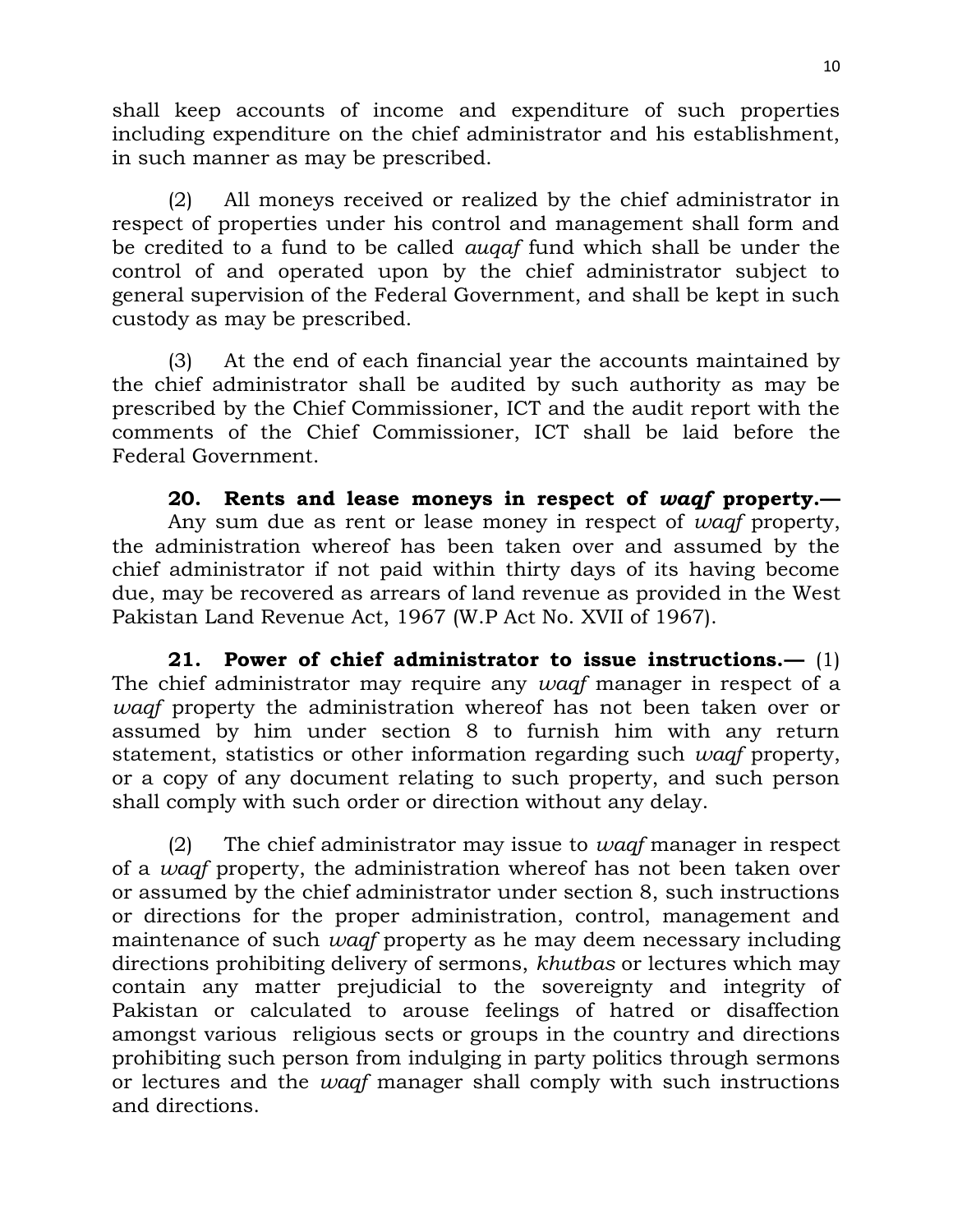(3) The chief administrator shall require any *waqf* manager of *waqf* property registered under section 6 or of any *waqf* property administered by the chief administrator under section 8 to follow all or any of the instructions given below in order to prevent the money laundering and terrorist financing:-

- (a) the person properly entered into lease deed shall deposit the lease and rent amount online through his bank account to the designated account of the chief administrator or administrator, while the *waqf* manager shall provide a computerized bill to the leaseholder;
- (b) after execution of proper lease deed with the successful bidder and occupant of a *waqf* property by chief administrator, the same shall be displayed on official website for information and awareness of the general public or any authority;
- (c) the leaseholder at the time of execution of agreement shall provide an affidavit to the effect that the property allotted to him and income there-from shall not be used for any illegal purposes including but not limited to money laundering or terrorist financing. The leaseholder shall annually submit verified bank account statement showing details of credited and debited amount to the chief administrator; and
- (d)to preserve complete record of the *waqf* property including auditable accounts statement, number of employees or advisers or investors or managers or accountants and their complete bio-data etc. for the last five years.

**22. Provision of information to competent authorities.—** (1) The chief administrator shall provide prescribed information about the *waqf* to competent authority in the prescribed manner and circumstances.

(2) The *waqf* manager shall provide to competent authorities, for domestic and international cooperation purposes at any time in the manner prescribed, any information regarding the *waqf* property**,**  including but not limited to beneficial ownership of *waqf* property, the residences of the staff who have control over the *waqf* properties, any assets held or managed by a reporting entity in relation to *waqf* property or any other information relating to the *waqf* as specified in the Anti-Money Laundering Act, 2010 (VII of 2010).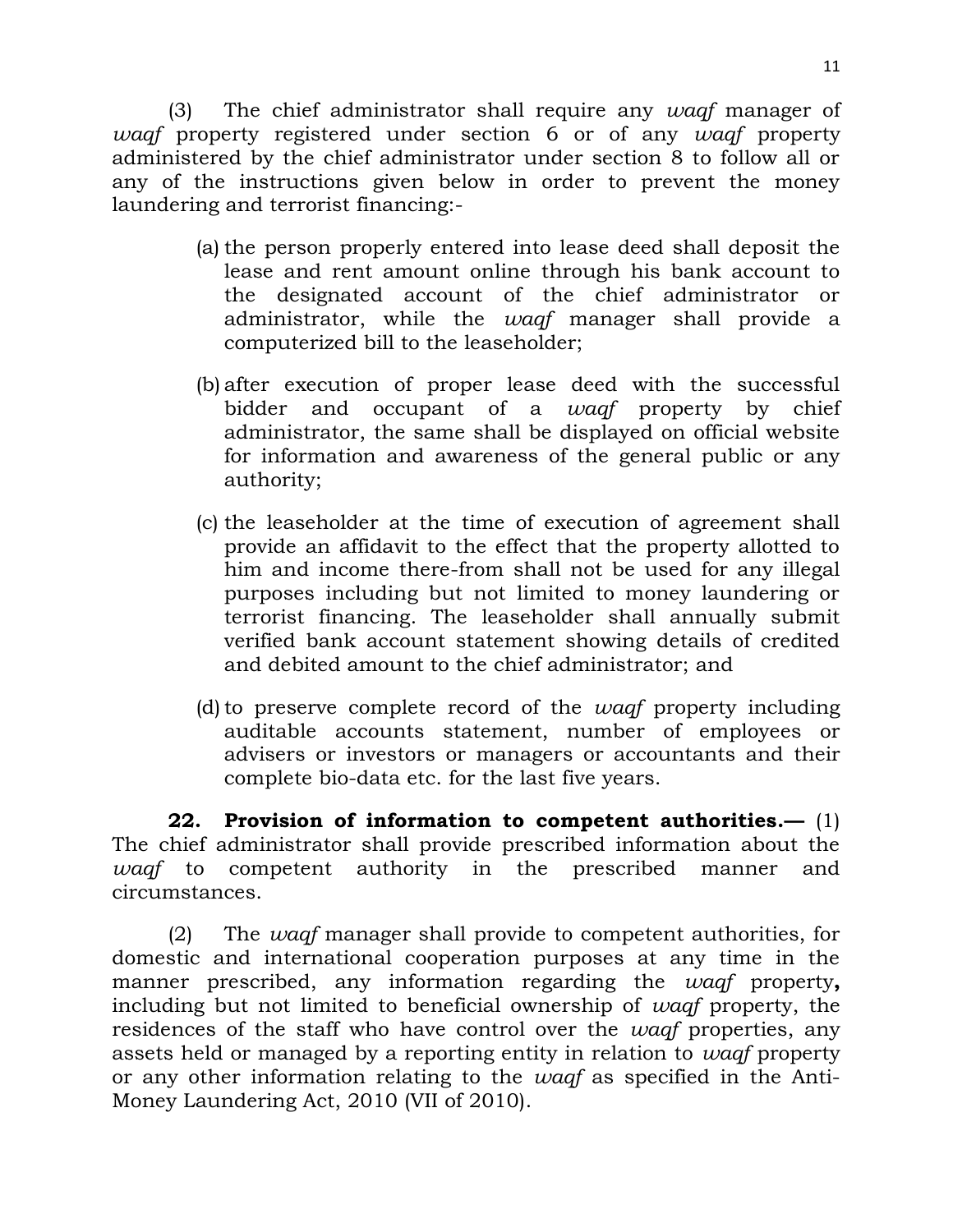**23. Provision of information to reporting entities.—** (1) The chief administrator shall provide and upon request to the reporting entity information about the beneficial ownership and assets of the *waqf* in the prescribed circumstances and manner.

(2) The reporting entity may also obtain the information from the *waqf* manager about the beneficial owner, details of *waqf* assets, residential addresses of *waqf* manager and details of beneficiaries in the prescribed circumstances and manner.

**24. Bar of jurisdiction.—** Save as expressly provided in this Act, no civil or revenue court or any other authority, shall have jurisdiction.—

- (a) to question the legality of anything done under this Act by or at the instance of the chief administrator; or
- (b) in respect of any matter which the chief administrator is empowered by or under this Act to determine or settle; or
- (c) to grant an injunction or other order in relation to any proceeding before the chief administrator under this Act or anything done or intended to be done by or at the instance of the chief administrator under this Act.

**25. Offences.—** (1) Whoever obstructs or offers any resistance to, or impedes or otherwise interferes with—

- (a) any authority, officer or person exercising any power or performing any duty conferred or imposed upon it or him by or in pursuance of this Act or otherwise discharging any lawful function under this Act; or
- (b) any person who is carrying out the orders of any such authority, officer or person as aforesaid or who is otherwise acting in accordance with his duty in pursuance of this Act,

shall be punished with imprisonment for a term which may extend to five years or with fine upto twenty-five million rupees or with both.

(2) Any person who willfully fails to comply with any requirement under section 21 shall be punished with imprisonment which shall not be less than one year but which may extend to five years and shall be liable to fine which shall not be less than the benefits derived from the *waqf* property but may extend to three times of the amount of income derived from the property.

(3) Any person who intentionally fails to comply with the provisions of section 7 or intentionally conceals any information or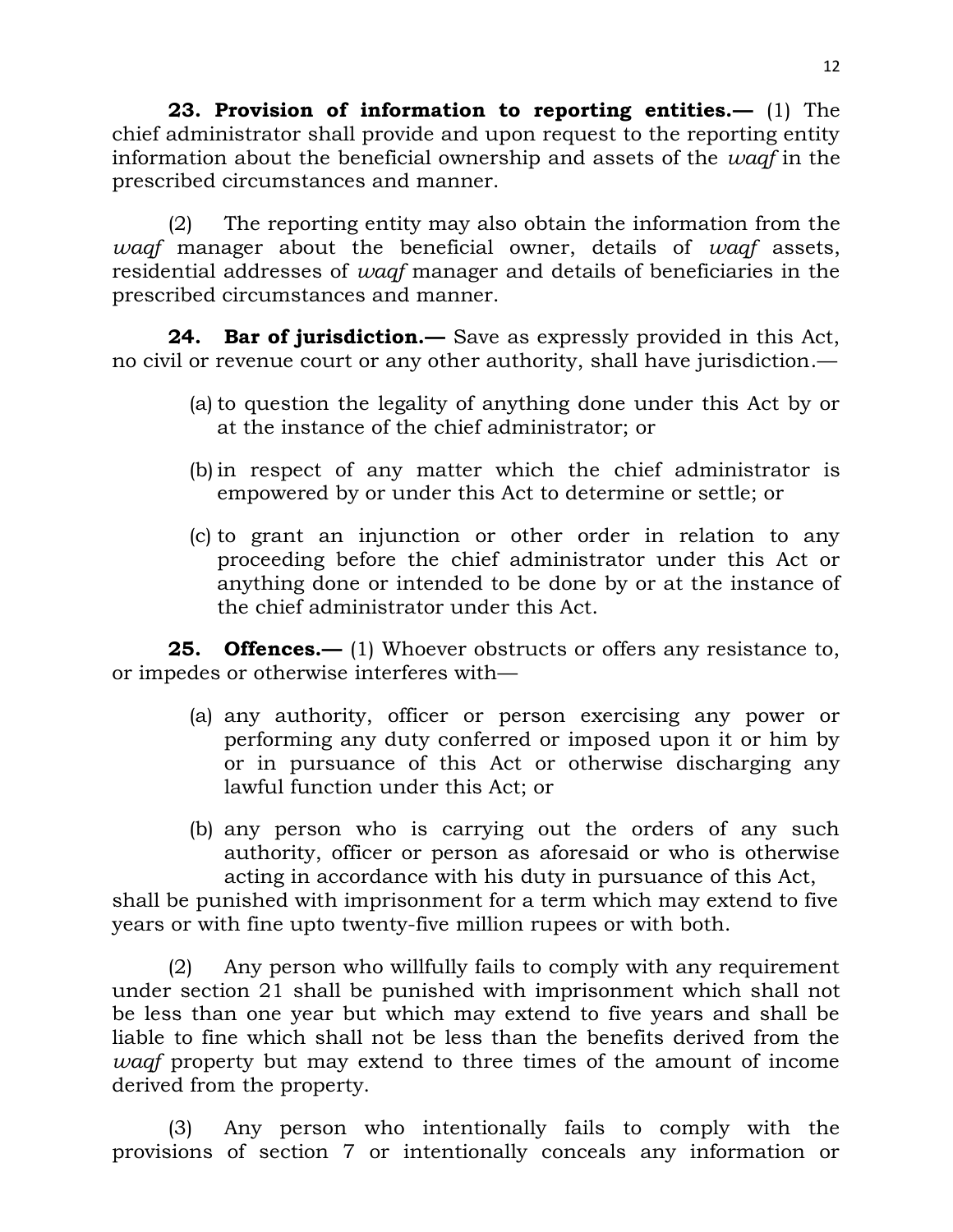provide incomplete or incorrect information to the chief administrator as required under this Act, shall be liable to pay such amount calculated by the concerned district collector or any other authority duly authorized by the chief administrator to do so, for the period of factum of *waqf* property or an imprisonment of upto five years, or with both.

(4) The offences punishable under this Act shall be triable by the court of sessions.

**26. Administrative sanctions.—** Any person who fails to comply with any provision of this Act for any other reason shall be penalized with an amount up to twenty-five million rupees.

**27. Power to make rules.—** (1) Subject to approval by the Federal Government, the Chief Commissioner, ICT shall make rules for the purpose of carrying into effect the provisions of this Act.

(2) In particular and without prejudice to the generality of the foregoing power, such rules may provide for all or any of the following matters, namely—

- (a) prescribing the powers and duties of the officers appointed under this Act;
- (b) regulate the delegation of any powers by the chief administrator to an administrator or a deputy administrator;
- (c) prescribing the terms and conditions on which *waqf* property may be leased or let-out;
- (d) regulate the manner in which schemes for administration and development of *waqf* properties shall be prepared;
- (e) regulate the conditions of services and conduct of the persons employed under this Act;
- (f) regulate the conduct of litigation by or against the chief administrator;
- (g) prescribe the manner in which the accounts shall be kept;
- (h)prescribe the authority for auditing the accounts maintained by the chief administrator;
- (i) prescribe the syllabus and curricula for the proper education and training of *Imams* and *Khatibs* and of other employees of the *auqaf* institutions in ICT;